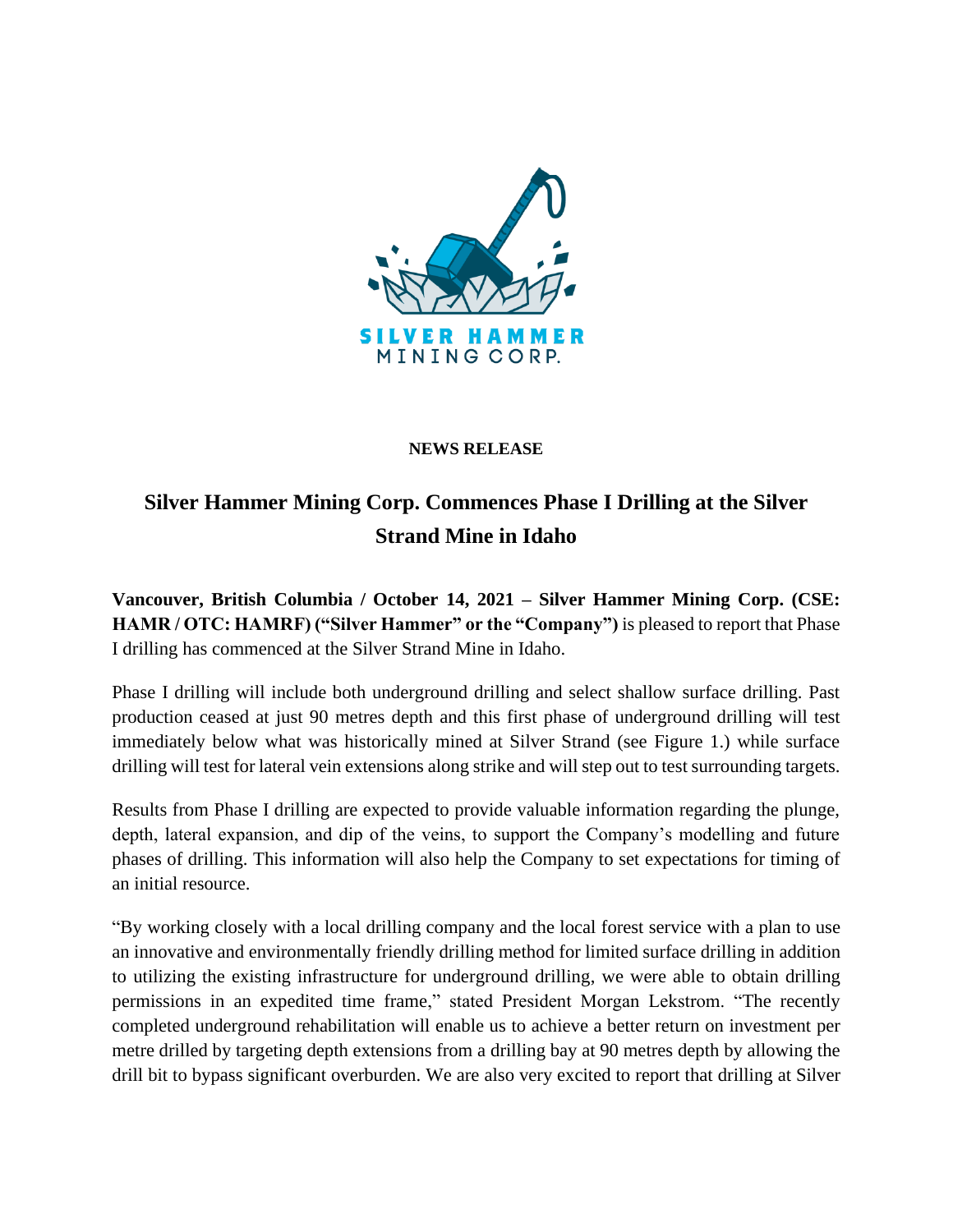Strand has already hit the vein and mafic dyke (magnetic portions of the rock) where we expected, but has also hit another vein on the opposite side of the mafic dyke."



Figure 1. Silver Strand Underground drill program in dark blue

## **Qualified Person**

Technical aspects of this press release have been reviewed and approved under the supervision of Philip Mulholland, P.Geo. Mr. Mulholland is a Qualified Person (QP) under National Instrument 43-101 Standards of Disclosure for Mineral Projects.

## **About Silver Hammer Mining Corp.**

Silver Hammer Mining Corp. is a junior resource company advancing the past-producing Silver Strand Mine in the Coeur d'Alene Mining District in Idaho, USA, both the Eliza Silver Project and the Silverton Silver Mine in one of the world's most prolific mining jurisdictions in Nevada and the Lacy Gold Project in British Columbia, Canada. The Company has commenced an initial drill program at Silver Strand that will test for silver and gold mineralization immediately below the mine's lowest level extending only 90 metres below surface. Silver Hammer strives to become